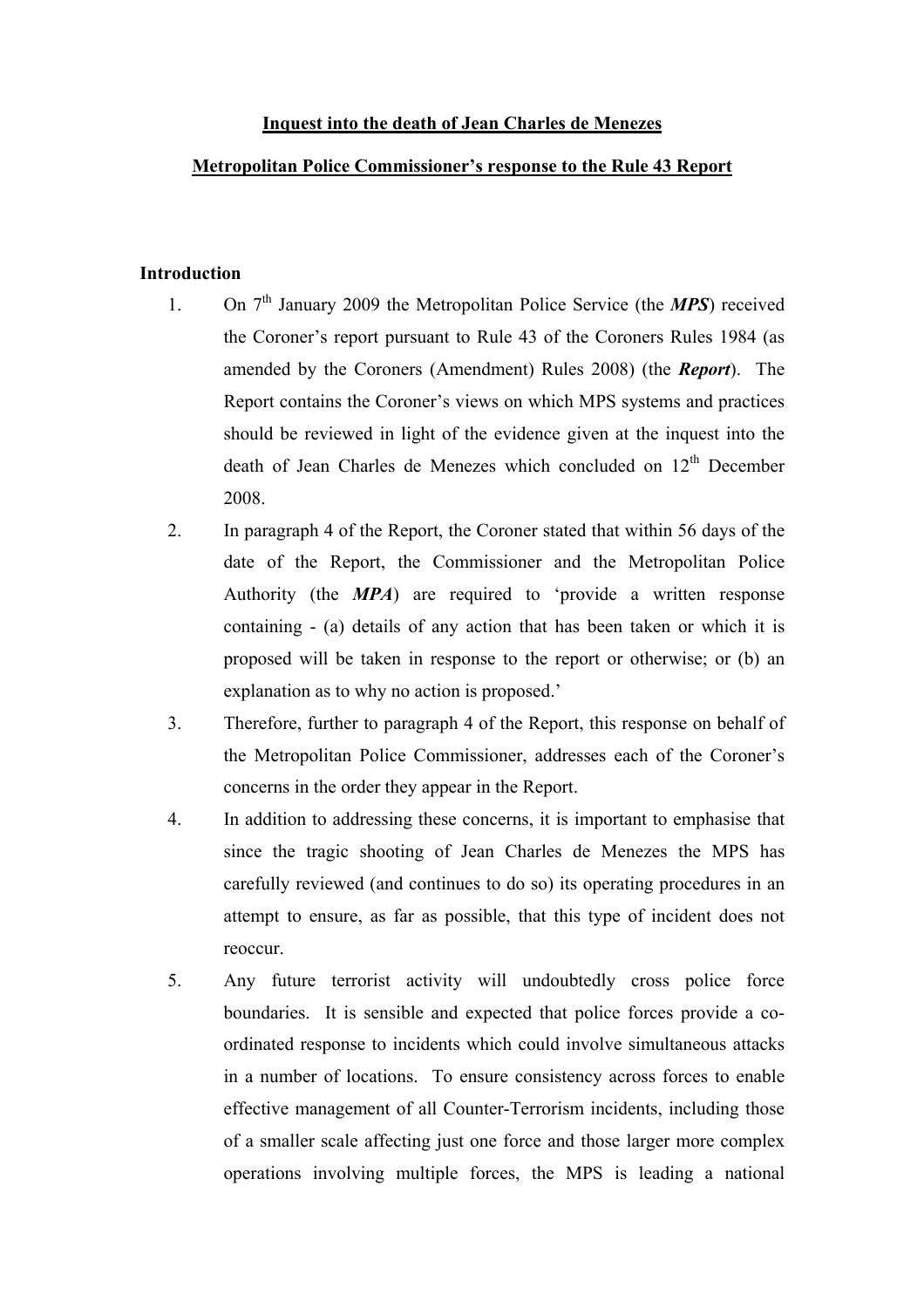"Counter Terrorism Interoperability Project". This will ensure national consistency in the areas of: command and control; firearms; surveillance; control rooms; and, technical support.

- 6. The MPS recognises that much of the learning from July 2005 is not just relevant to London and is, through both the Counter Terrorism Interoperability Project and through representation on national working groups, ensuring that this learning is being considered during the revisions to relevant Association of Chief Police Officers (*ACPO*) Manuals (e.g. Manual of Guidance on the Police Use of Firearms and the Surveillance Manual) in an attempt to disseminate the learning throughout the UK.
- 7. The statement of Commander Stewart referred to in paragraph 6 of the Report details the many reviews, reports and subsequent work that the MPS has undertaken internally. In paragraph 6 of the Report the Coroner states that it is apparent that the MPS has made efforts to resolve a number of the problems which are identified in his Report, but that there are some matters that remain to be addressed. Each of the Coroner's concerns has been addressed in order in the following paragraphs.

#### **(1) Command Structure**

## *(a) Gold / Silver / Bronze Structure*

#### *Concern*

8. The Report raises the concern that it was unclear precisely to what extent the Gold Commander was required to supervise the operation after setting the strategy. In addition, there was argument in the Inquest as to the freedom of the Silver Commander to adjust or refine the Gold strategy. The Report suggests that the MPS might usefully review the command structure and the ACPO Manual of the Police Use of Firearms, and consider whether there can be further clarification of the continuing role played by the Gold Commander after setting his strategy.

#### *Response*

9. The MPS is contributing to a revised ACPO Manual of Guidance on the Police Use of Firearms (to be called the ACPO Manual of Guidance on the Management, Command and Deployment of Armed Officers (the *ACPO*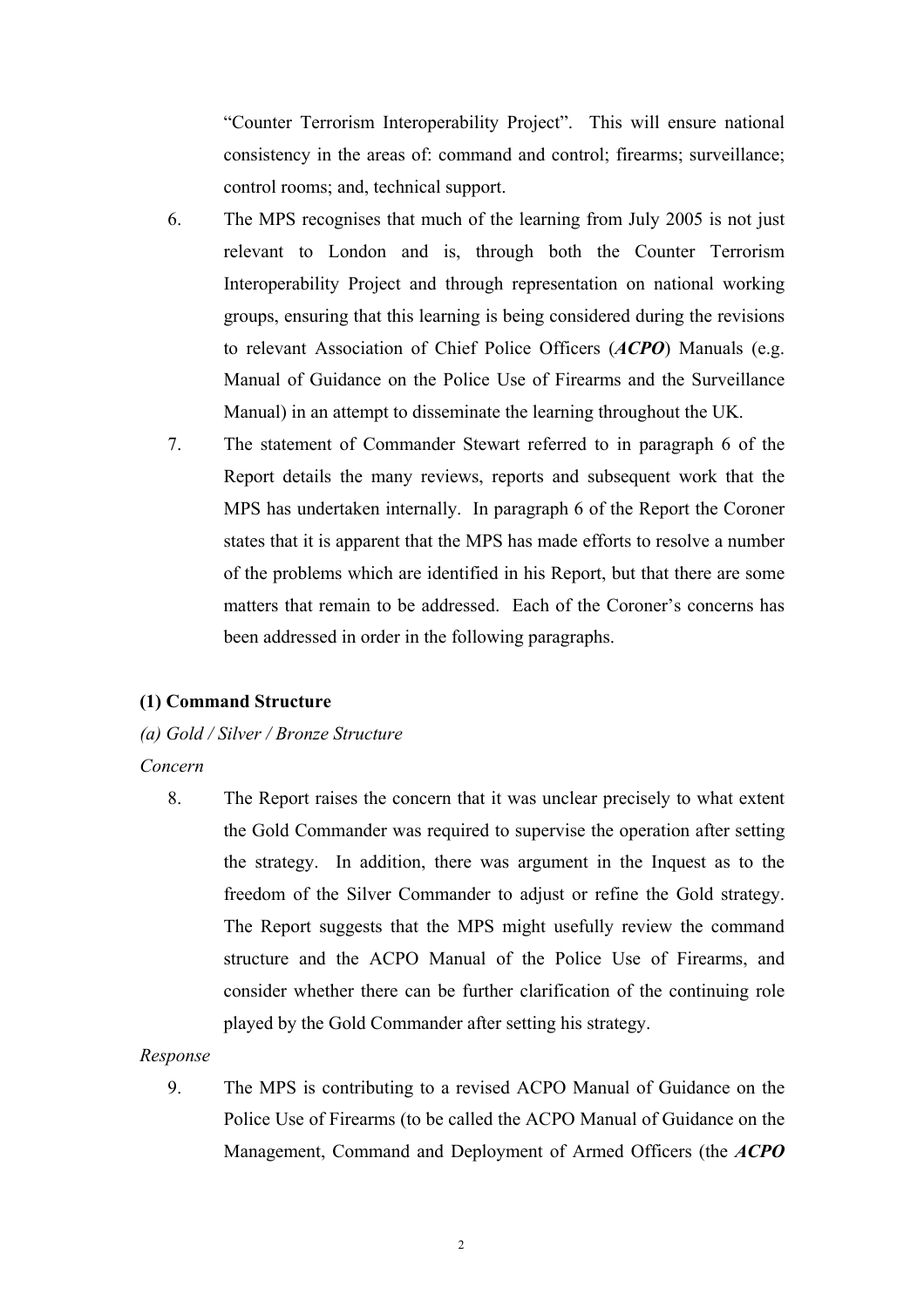*Manual 2009*<sup> $\}$ </sup>). The guidance given in the current draft of the ACPO Manual 2009, in relation to the Gold and Silver Commanders' responsibilities, is broadly similar to the guidance given in the current ACPO Manual (the April 2006 version).

- 10. The current draft of the ACPO Manual 2009 outlines that the Gold Commander MUST set, review, communicate and update the strategy based on the threat assessment, should maintain a strategic overview and must remain contactable by the Silver Commander.
- 11. The current draft of the ACPO Manual 2009 outlines that the Silver Commander is responsible for developing and co-ordinating the tactical plan in order to achieve the strategy set by the Gold Commander. It envisages that the Gold Commander's maintenance of the strategic overview will mean that strategies are developed to adapt to changing circumstances.
- 12. However, the MPS considers that the Gold, Silver and Bronze terminology may not be flexible enough in operations which are particularly complex, where the firearms element is but one part of a much wider operation, and which therefore may require responsibility for the firearms functions to be given to other officers. The MPS is working to influence national guidance on this issue.
- 13. Because of the need for a common approach to the command of firearms operations across all police forces, the MPS must continue to use the terms Gold, Silver and Bronze Commanders. However, the Gold Commander must consider the implementation of a command protocol at the outset of those more complex cases, outlining who has responsibility for handling each aspect of that operation.
- 14. Command responsibilities are embedded in MPS firearms command training and are tested in exercise.
- 15. To assist officers involved in complex Counter-Terrorism operations to understand which officers are responsible for each function, within the

 $\overline{a}$ 

<span id="page-2-0"></span><sup>&</sup>lt;sup>1</sup> This revised Manual is anticipated for publication by June 2009 and is currently in draft form out for consultation with police forces in England and Wales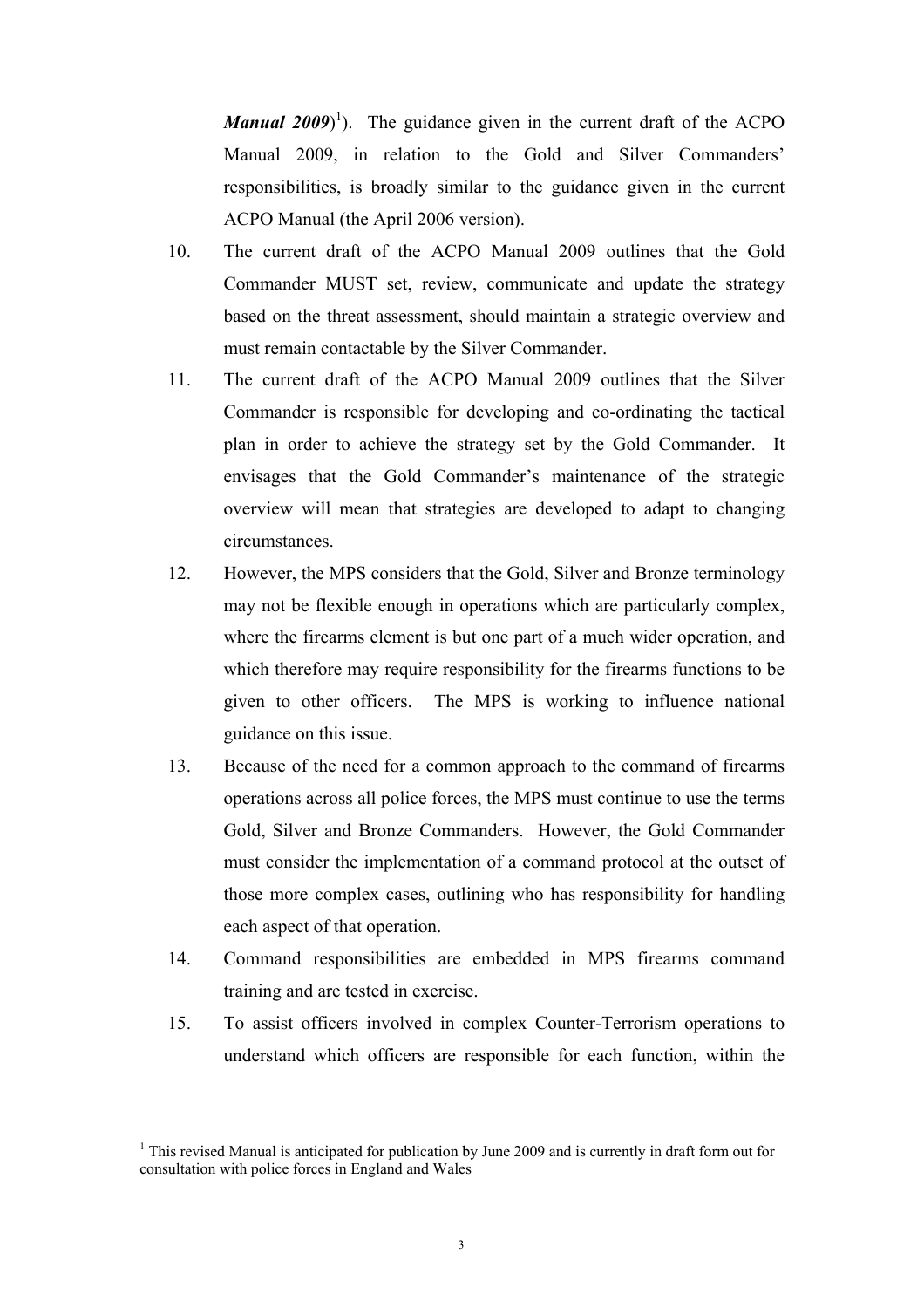Control Room the command structure (with officer names identified) is displayed on screens alongside the strategy set by the Gold Commander.

# *(b) Maintenance of Chain of Command*

#### *Concern*

16. The Report requested that consideration is given to ensuring that, in major operations, the chain of command is maintained when a Gold or Silver Commander is absent (i.e. by nominating interim replacements).

- 17. The ACPO Manual 2009 outlines the requirement to consider issues relating to continuity of command during extended operations and that the Gold Commander is responsible for the overall resourcing of an operation.
- 18. The MPS accepts the need to maintain the chain of command throughout lengthy operations – this means replacement of key commanders to allow for periods of rest and adequate handovers (appropriately documented). This has been re-emphasised in practical exercises and in the training given to officers and will be included in an MPS command and control policy document due for internal release during 2009. This policy will complement the work being undertaken in the area of command and control by the Counter Terrorism Interoperability Project referred to in paragraph 5 above.
- 19. During 2009/2010 the MPS is moving towards a dedicated team (a cadre) of officers to command firearms operations (including officers responsible for setting and reviewing the strategy and carrying it out) on a full time basis. Creating such a cadre has to be a carefully considered and staged process to ensure that only trained and appropriately experienced officers will perform command functions – particularly in complex and high-risk operations. The MPS will make sure that the introduction of such a cadre does not negatively impact upon specialist crime operations. An appropriately resourced cadre will prevent commanding officers having to work for excessive periods in charge of high-risk firearms operations and will allow for the smooth hand-over between cadre officers in the chain of command.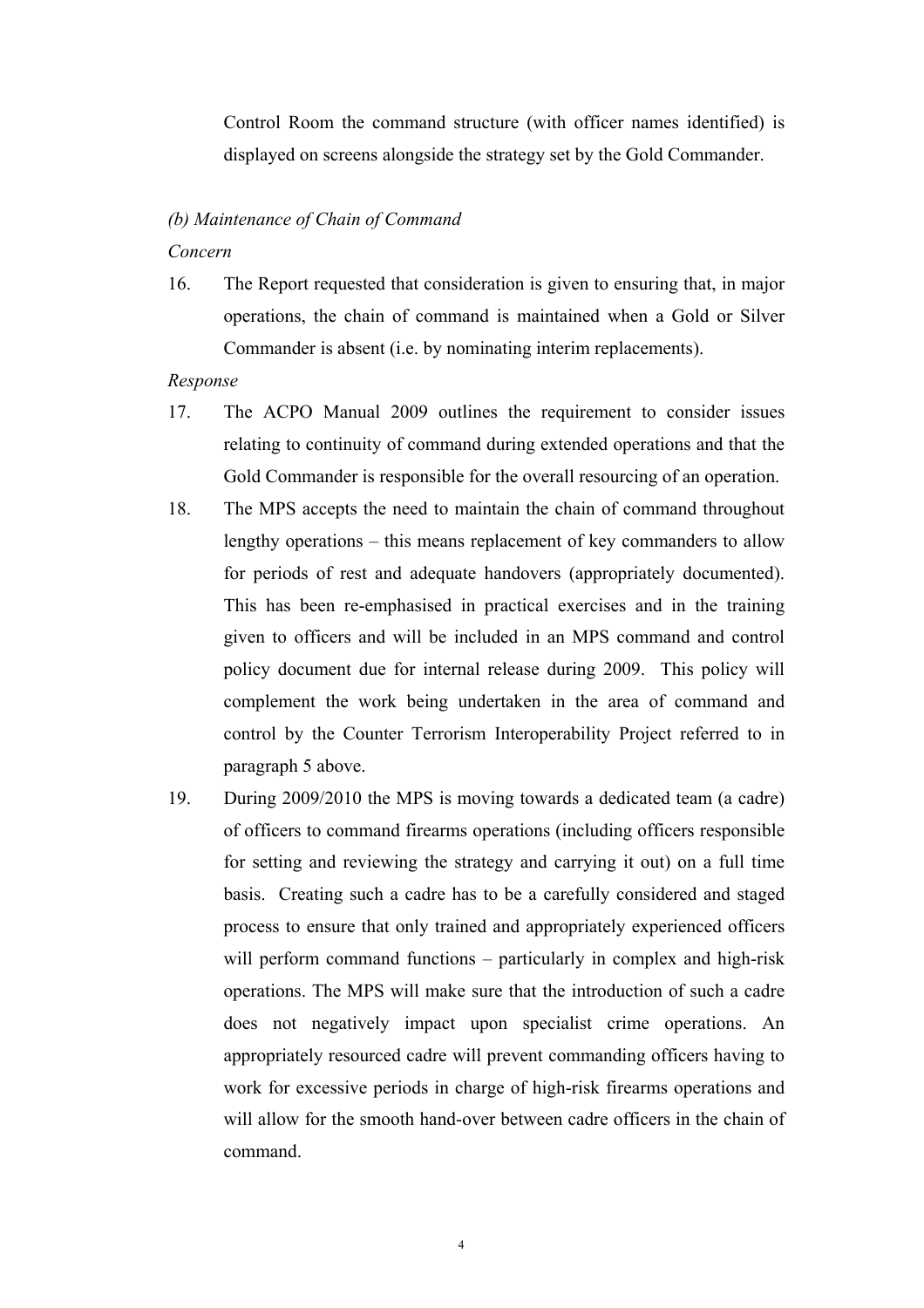*(c) DSO* 

#### *Concern*

20. The Report outlines in relation to the role of the DSO (Designated Senior Officer), the concern that all officers should know (i) when the DSO becomes involved in commanding an operation and (ii) precisely what command role he performs. The Report queries whether the DSO is to assume command from the start, or only to step in when an armed intervention is required.

- 21. The MPS no longer uses the term DSO. Every firearms operation has a tactical firearms commander - recognised both in title and role in the ACPO Manual 2009. In the MPS, in cases of an emerging *extreme* threat (e.g. a suspected suicide bomber), the tactical command role will be assumed by a specially trained senior level officer (called the "Extreme Threat Tactical Commander").
- 22. Extreme Threat Tactical Commanders are now trained to state to Control Room staff the reason for their appearance in the Control Room, i.e. to announce what role they are performing – for example, a passive role of reviewing intelligence and not being in the command chain or having been appointed to take responsibility for tactical decision-making relating to the emerging extreme threat. Where an Extreme Threat Tactical Commander takes responsibility for tactical decision-making, they are trained to ensure that this is communicated to officers on the ground in addition to those in the Control Room.
- 23. The role of this Extreme Threat Tactical Commander is not to manage the entire operation but to identify and deal with the emerging threat in accordance with the strategy. They will monitor emerging threats, will be appointed to take tactical command when a credible threat becomes apparent and will determine the tactical response appropriate to the threat.
- 24. As stated in paragraph 5 above, the Counter Terrorism Interoperability Project will ensure national consistency in command and control. This will specifically include consistency in the Extreme Threat Tactical Command role through training accredited by the National Policing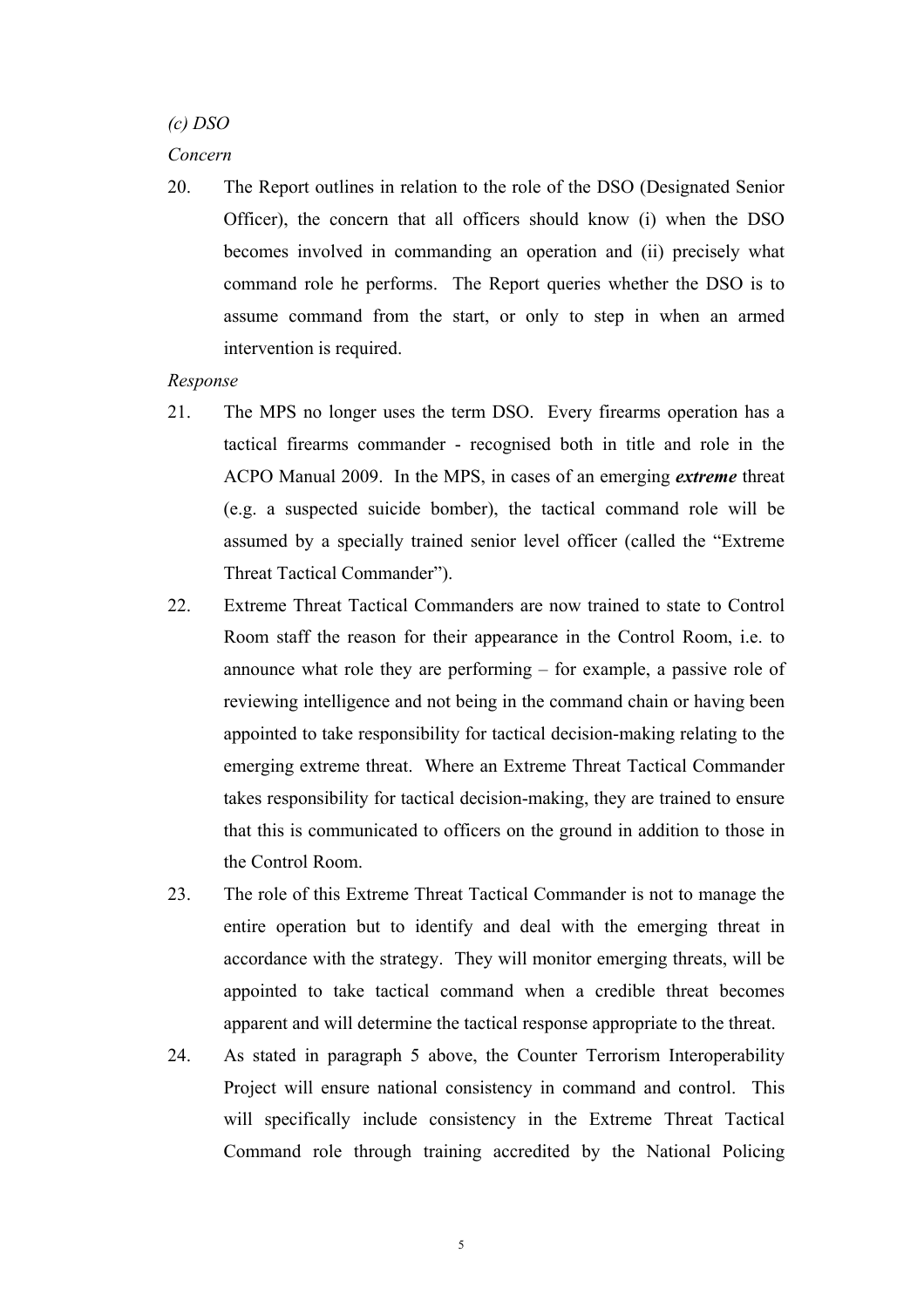Improvement Agency (the *NPIA*) and a structured national exercising programme.

# **(2) Communications Systems**

*(a) – (d) Radio Operation and Maintenance / Radio Coverage above Ground / Radio Coverage Underground / Communication between Teams* 

*Concern* 

- 25. The Report highlighted concerns regarding communications in particular in relation to the Cougar radio system in operation on 22 July 2005. The concerns included:
	- a. difficulties in operating specific police radios;
	- b. poor coverage and radio black spots (including no underground facility);
	- c. undue reliance on mobile telephones; and
	- d. the general need for an effective radio system allowing communication between different branches of the MPS engaged in the same operation.

- 26. The MPS considers that the introduction of covert 'Airwave' radios (replacing the Cougar radios) addresses the above concerns. The technology to provide adequate levels of security on the *covert* Airwave system (as opposed to the non-covert Airwave system) was not available until 2006. The roll-out of the covert Airwave system within the MPS was completed by mid-May 2008. The new system addresses the 'range' problems experienced with the Cougar system. Secure communications are achievable between different MPS departments (including Control Rooms) and with other police forces and Agencies.
- 27. The NPIA has completed its roll-out of the Airwave radio network to all 125 sub-surface underground stations. This extension to the covert Airwave network provides officers with the ability to communicate with colleagues and other emergency services. Radio coverage is now available in all areas of the station below ground that are open to the public, such as platforms, escalators and booking halls.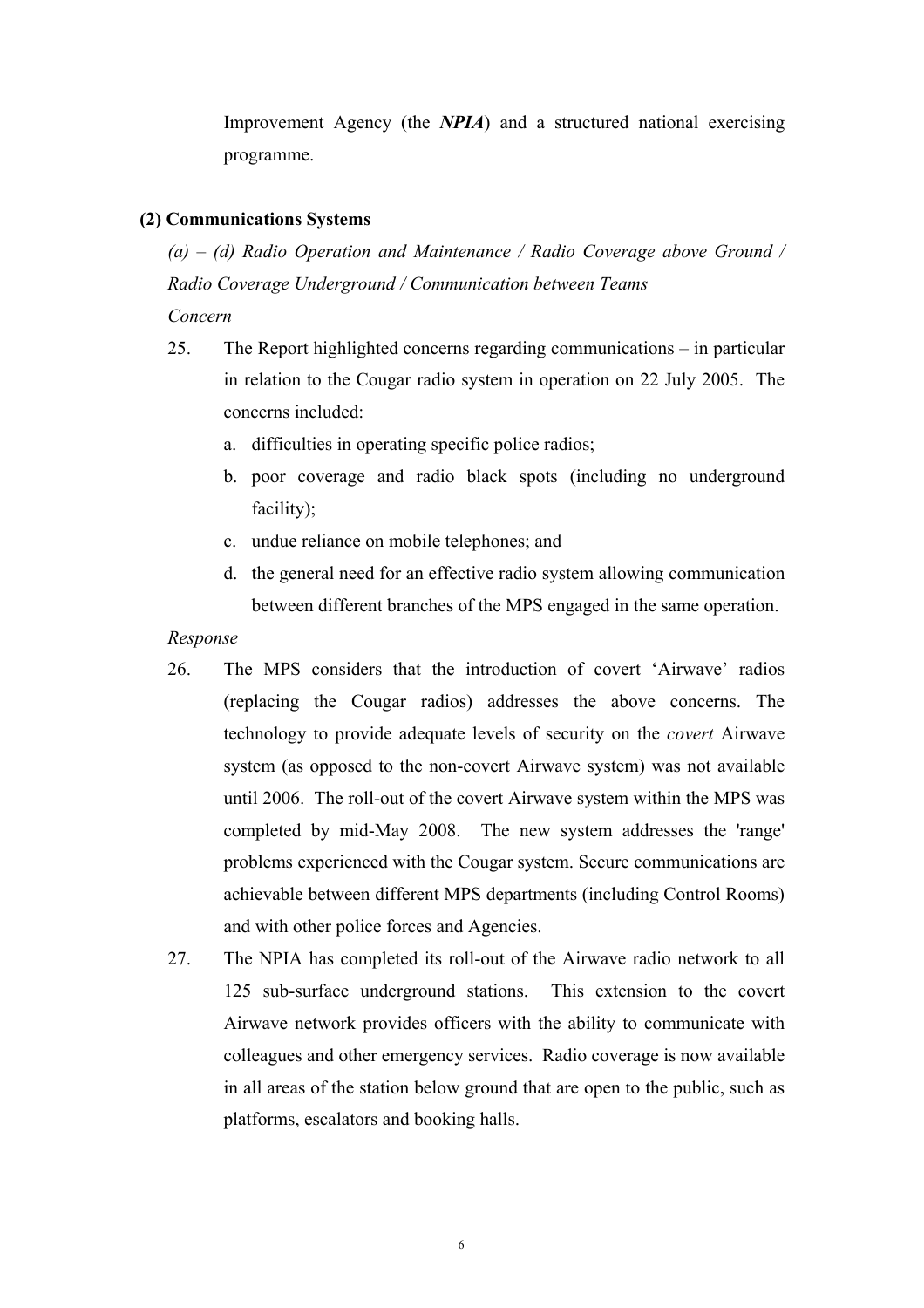- 28. There is also extensive tunnel coverage and by autumn 2009 the project to complete Airwave network coverage in **all** tunnels is scheduled to be complete.
- 29. In conclusion, the MPS considers that the introduction of the covert Airwave radio system addresses the difficulties highlighted by the Coroner's concerns. In particular, the use of effective radios should reduce the need for officers to use mobile telephones to simply relay information to their colleagues. However, as the Report points out in paragraph 14, mobile telephones may be appropriate for confidential communications between particular officers.

# *(e) Language*

#### *Concern*

30. The Report includes a concern in relation to the way officers use police terminology and the need to ensure that all officers have the same understanding of what this terminology means.

## *Response*

- 31. The MPS recognises the need for definitive terms for use in joint surveillance and firearms operations to ensure consistency and clarity of understanding across police forces. The MPS is currently contributing to the creation of a national glossary of terms relating to the command and control of operations involving surveillance and firearms with a view to its formal adoption as a national standard for use across police forces.
- 32. The use of terminology in relation to identifying persons under surveillance is addressed within the 'Identification' section below.

# **(3) Radio Discipline**

# *(a) – (b) The Speaker Announcing Himself / Acknowledging Messages Concern*

- 33. The Report includes concerns in relation to how officers use the radios and in particular:
	- a. the failure of speakers giving important announcements to identify themselves; and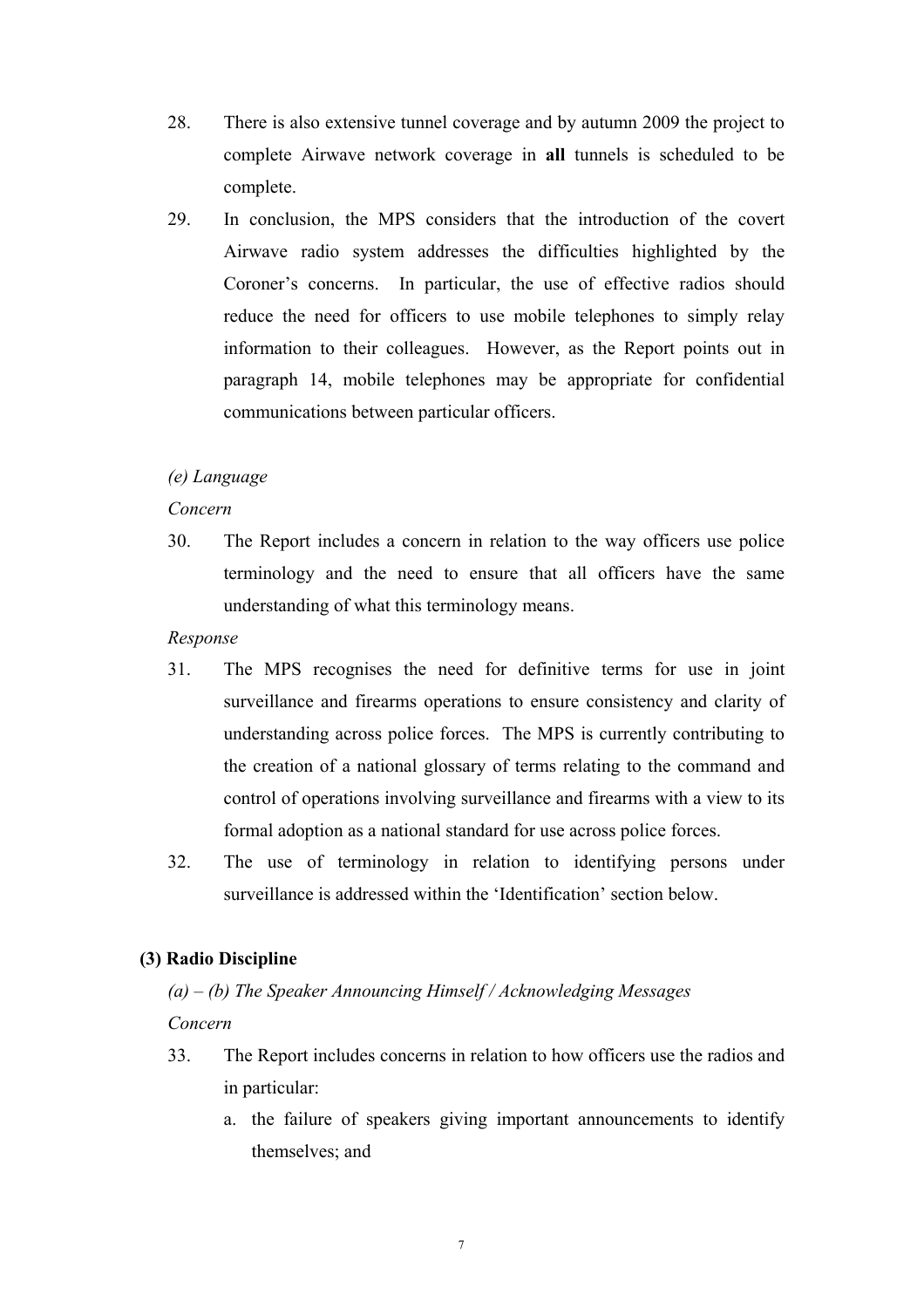- b. there was no system for ensuring that officers acknowledged a message / question – silence can mean they cannot answer the question or they didn't hear the question.
- *Response*
- 34. The MPS surveillance training, both in July 2005 and now, emphasises the need for brevity of communication during a surveillance operation. Training includes that when a surveillance officer takes over the surveillance commentary of a subject, it is announced over the covert radio who that officer is. From that point onwards all the commentary on the subject will be coming from that officer. The training also emphasises that irrespective of rank or status, no other officer will transmit a message without asking permission of that officer. If an officer makes this request, they will identify themselves at the point of making the request.
- 35. Each surveillance team will have a dedicated loggist who will be following the surveillance commentary and recording material surveillance information and attributing this information to the relevant surveillance officers. At the end of the operation, the surveillance team will review the surveillance log to ensure that it accurately records who said what and when.
- 36. In addition to the surveillance log completed by the loggist, MPS surveillance policy issued in August 2008 now requires the surveillance team leader to complete a "Surveillance Management Record" during the surveillance operation, which is aimed at providing a sequential record of the administration of the surveillance operation. This record will provide an audit trail for identification issues relating to the subject(s) under surveillance. This will include what level of identification has been achieved, when and why.
- 37. Further information on identification issues has been included below in response to other concerns included in the Report.
- 38. In relation to acknowledging messages, the training teaches that a question or instruction to all surveillance officers will not be automatically acknowledged by every officer individually – to do otherwise may disrupt the surveillance commentary. One officer will indicate that they have heard the message and therefore that a successful transmission has taken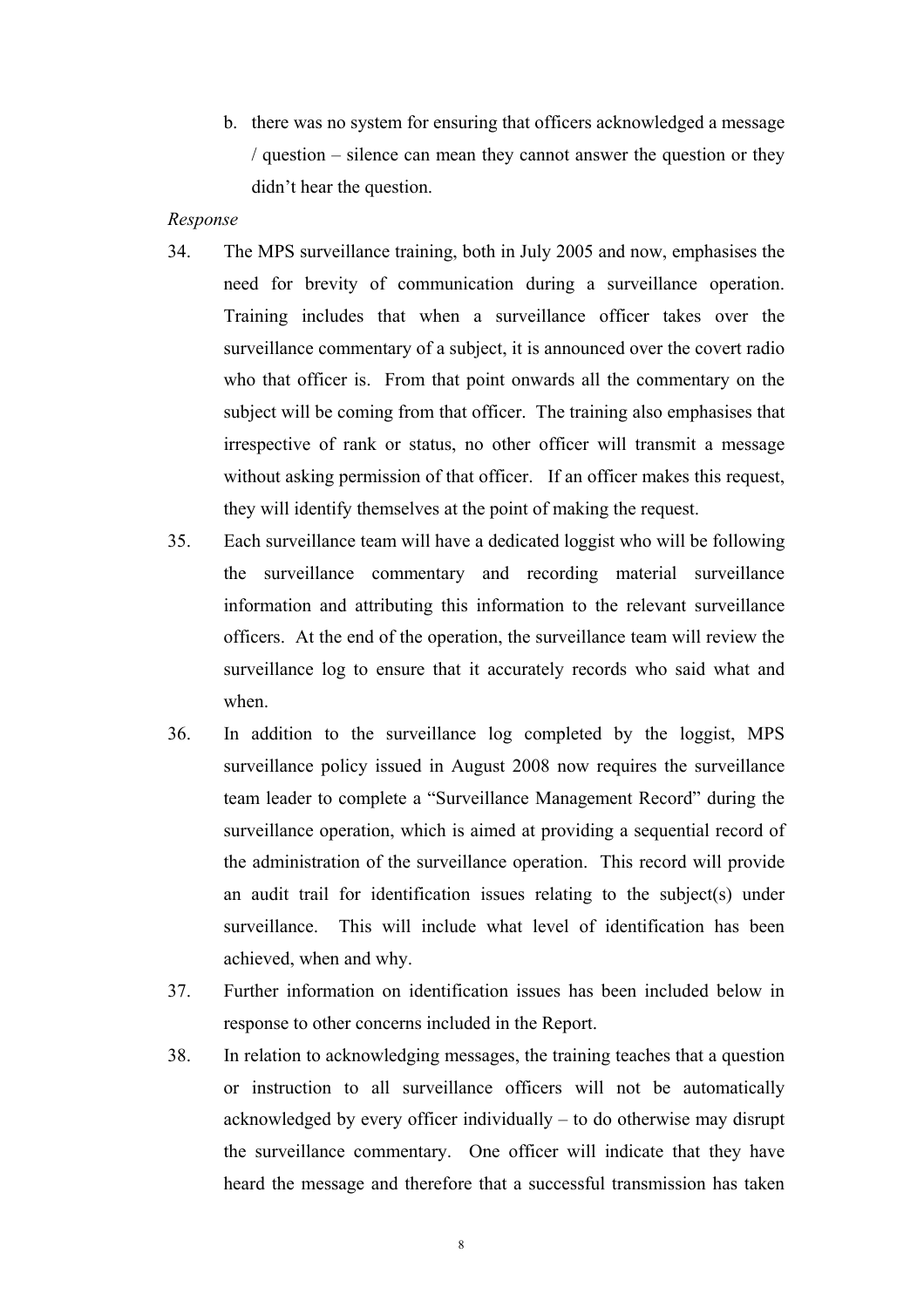place. Common practice is that if the message is not acknowledged at all, it will be repeated. The better quality radio equipment discussed above provides additional confidence that all messages should be heard throughout the surveillance team.

39. Surveillance radio discipline and procedures are continually assessed throughout the surveillance training course.

# **(4) Location Information**

# *(a) – (b) Maps in the Control Room / Use of Maps to Assess Surveillance Plot Concern*

- 40. The Report suggests that guidance should be given in relation to displaying maps in the Control Room and attempts to plot the approximate locations of different teams.
- 41. Furthermore, the Report suggests that guidance is given to Gold and Silver Commanders that, in surveillance-based operations, the Geographia and / or other maps should be checked to ascertain the nature of the premises under surveillance.

- 42. The MPS now has the technology to display a variety of maps (showing different types of information) within the Control Room and commanding officers are aware of this capability. There are a number of MPS staff trained in the use of mapping technology in both the Crime and Counter-Terrorism Control Rooms. This technology has been tested in exercise and is now commonly used in live operations.
- 43. The MPS is currently testing a new Counter-Terrorism Control Room which incorporates technology enabling tactical commanders to display maps over-laid with detailed information (e.g. the position of relevant addresses (and the nature of premises) and officers) on large screens.
- 44. Ongoing developments in Control Room technology are being coordinated through the Counter Terrorism Interoperability Project to achieve national consistency.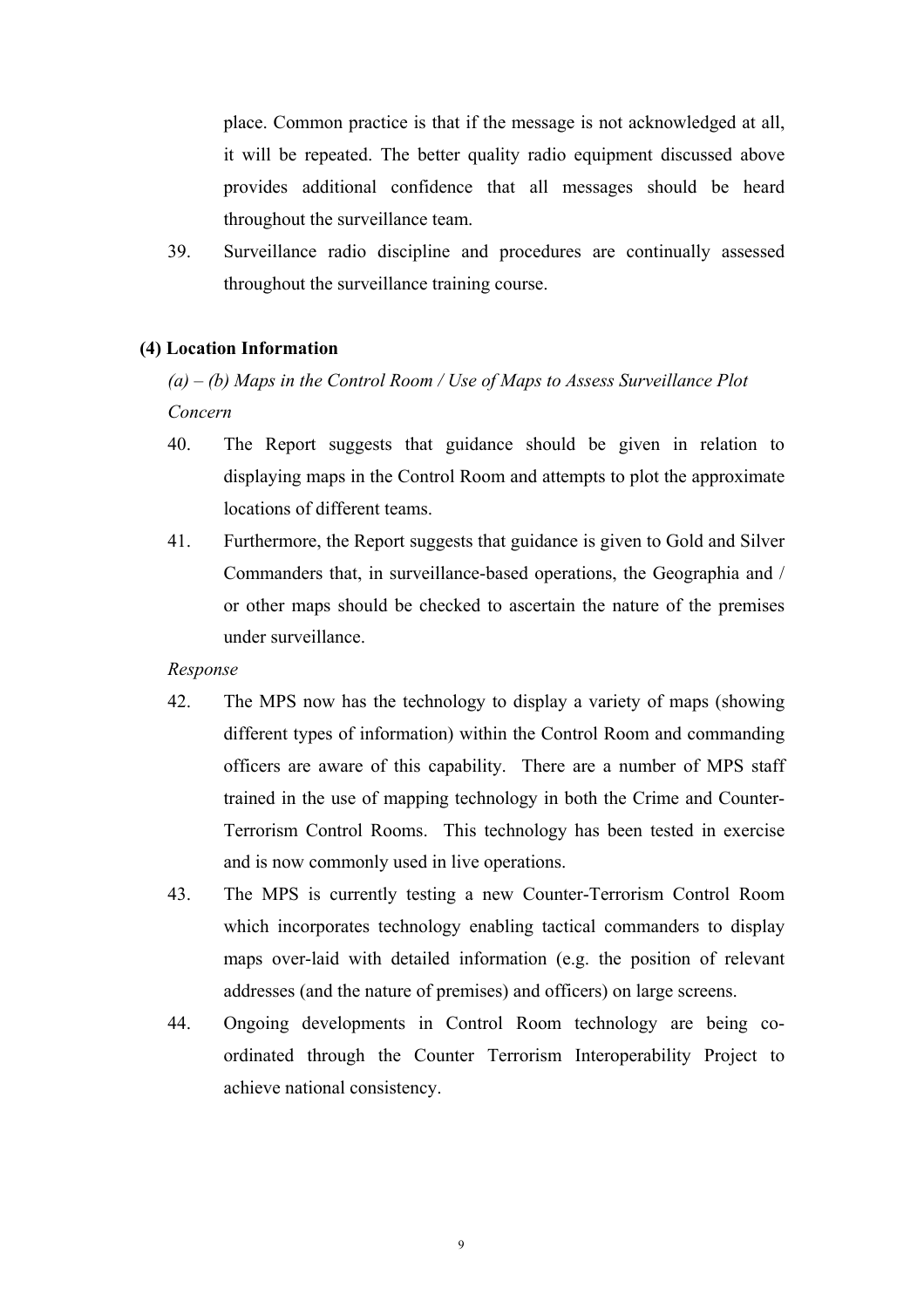# *(c) Transferring Imagery*

#### *Concern*

45. The Report speculates that developing technology may allow officers on the ground to transfer to the Control Room visual imagery of important locations. This may assist in directing surveillance and firearms officers.

## *Response*

46. The MPS has developed a range of technologies to allow the transfer of visual imagery from locations on the ground to the Control Room. This includes some access to CCTV feeds owned by  $3<sup>rd</sup>$  parties. The tactical firearms command course (for officers who command high-risk intelligence led covert operations involving firearms) includes awareness training on the existence and capabilities of these technologies.

## *(d) Tracker Technology*

# *Concern*

47. The Report suggests that it may be possible in future for GPS/tracker technology to be used to ascertain the positions of vehicles engaged in surveillance or pursuit and to display those positions on screens in the Control Room.

#### *Response*

48. The MPS has initiated a project to provide a means for enabling Control Room staff to monitor and display the changing locations of firearms and surveillance officers in appropriate operations. The project intends to implement this technology during 2009.

# **(5) Identification**

#### *Concern*

- 49. The Report expresses a concern that procedures for making and communicating identifications should be reviewed.
- *(a) Terminology*
- 50. In particular, the Report indicated that clear terminology ought to be used to indicate the level of confidence with which a particular identification is made.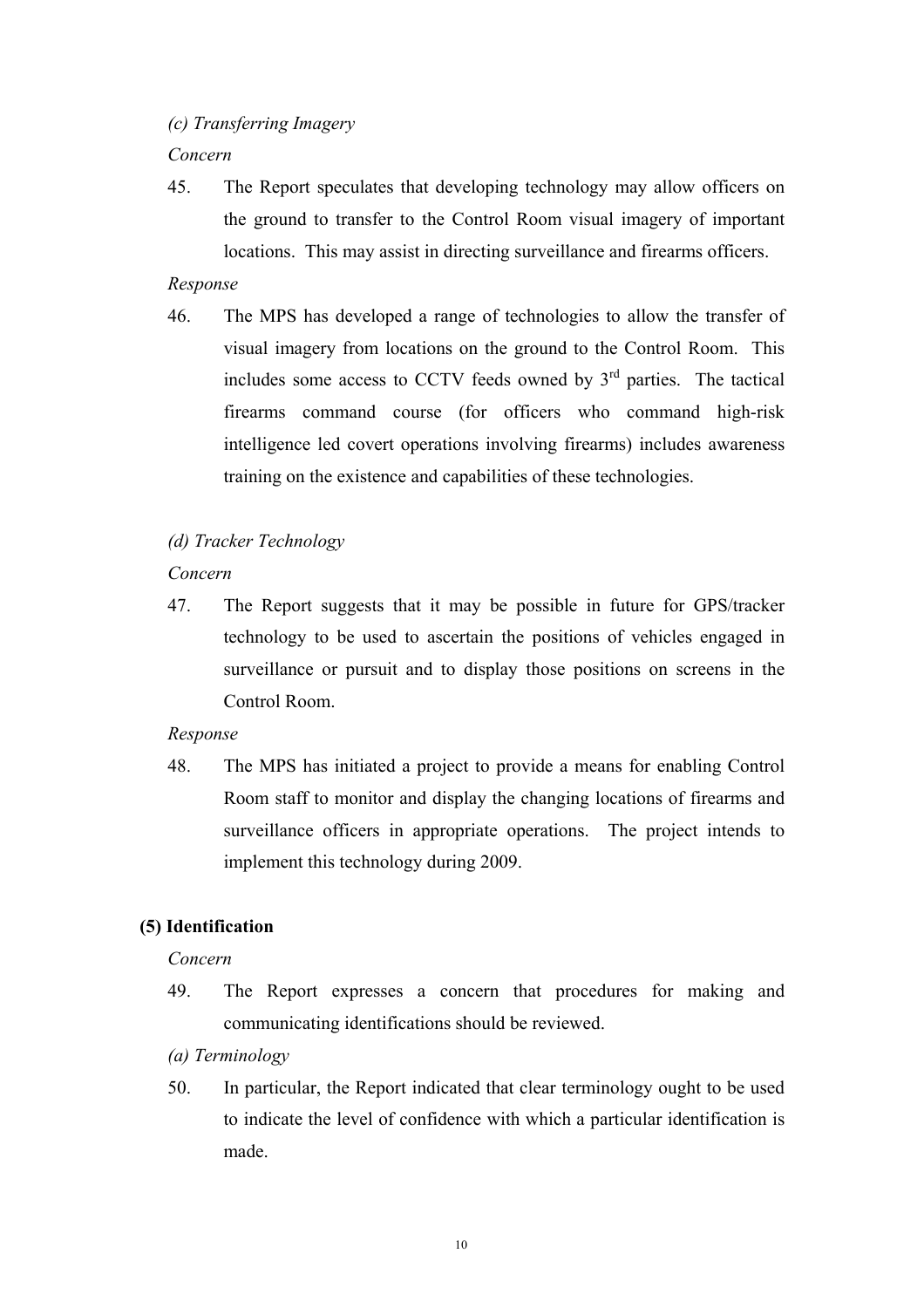#### *Response*

- 51. The MPS recognises that the effective identification of an individual who is the subject of a surveillance operation is crucial, not only to the success of an operation but also to ensure that all necessary steps are taken effectively to manage the safety of that individual, the public and surveillance operatives. To assist with this objective, the MPS has enhanced the national identification system. The detail of the system used is sensitive. However, in short a small part of the system formalises identification of subjects by putting them into three general categories:
	- a. Positive identification (where the operative has either personal knowledge of the subject or is making a judgment based on an honestly held belief arising from all the information available (e.g. descriptive characteristics / visual imagery));
	- b. Possible identification (where there is insufficient information available for the operative to make a positive or negative identification (e.g. where there is no photograph or other media available and the operative does not know the subject));
	- c. Negative identification (where there is sufficient information for an operative to make a judgment based on an honestly held belief that a person under surveillance is not the subject).
- 52. The MPS recognises that in particular circumstances achieving a positive or negative identification quickly can be very difficult. The system developed to assist identification includes not just the provision of photographs but the use of background intelligence to support the subjective view of a surveillance officer that the person under surveillance is or is not the subject of the operation.

## *(b) Use of photographs*

## *Concern*

53. The Report indicated that consideration should be given to advising officers to take photographs of the subjects of the operation with them unless particular circumstances dictate otherwise.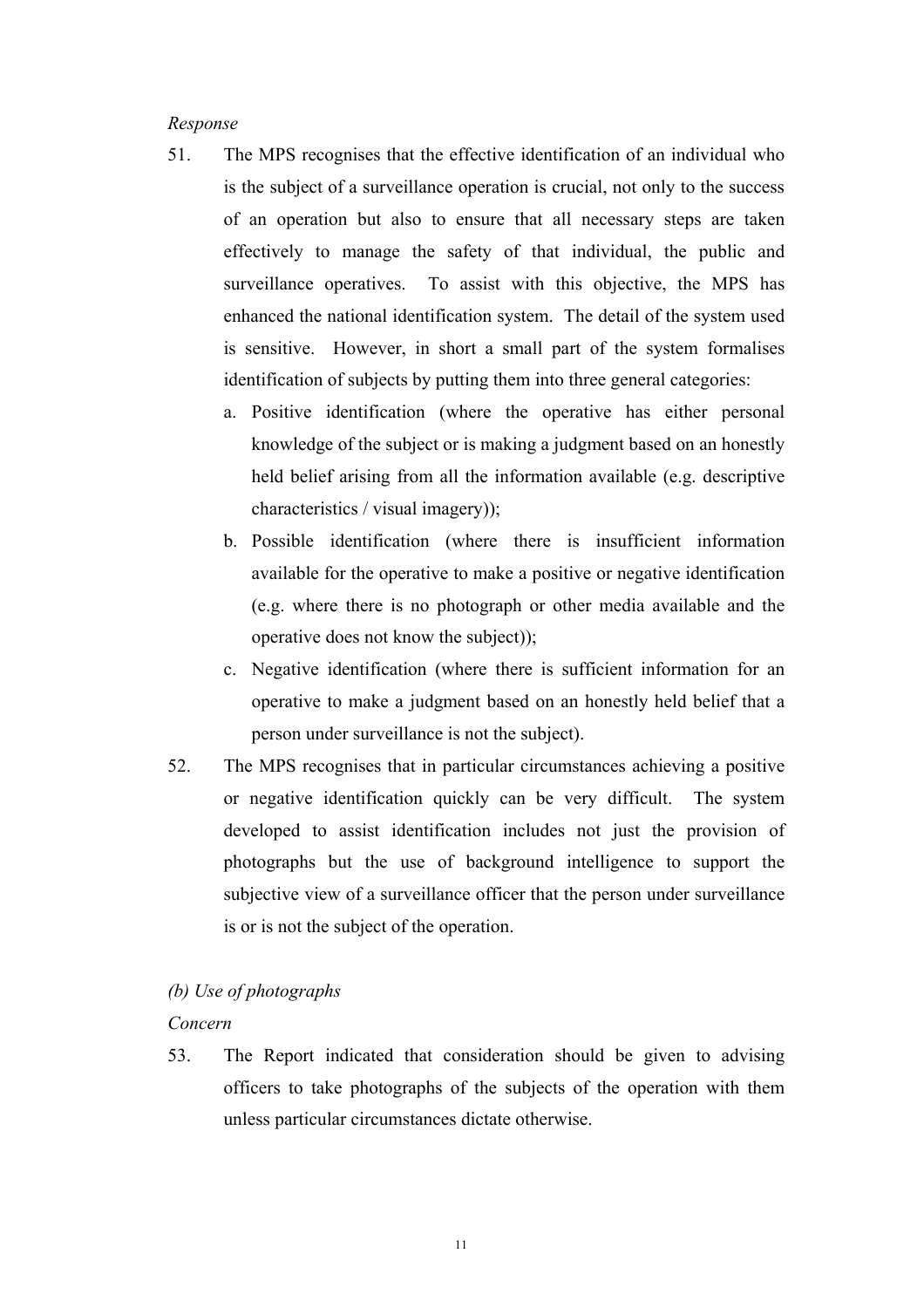#### *Response*

54. This issue is currently being reviewed and guidance will be issued to officers in a revision to surveillance policy.

# *(c) Provision of photographs*

## *Concern*

- 55. The Report suggests that the following topics should be reviewed to assist the MPS in identification of subjects in intelligence-led operations:
	- a. how to ensure that other agencies can be contacted (day or night) to obtain further photographs and information about suspects;
	- b. what guidance should be given on reviewing files of related operations to obtain further information on suspects; and
	- c. what guidance should be given on the use of photographs obtained from crime scenes to aid identification.

- 56. The MPS does have 24-hour access to many agencies to assist with acquiring photographs and background information. Access does vary between different agencies – especially in terms of length of time between the request and receipt of the information (which differs between office hours and non-office hours access). The MPS is reviewing how we can achieve quicker and better access.
- 57. In relation to reviewing files of related operations to obtain further information on subjects, the MPS is conducting a review of the use of intelligence (especially photographic intelligence) throughout the MPS to support identification of subjects. In 2005 the MPS set up a dedicated unit within the Counter Terrorism Command to review and collate photographic intelligence.
- 58. In relation to guidance on the use of photographs obtained at crime scenes to aid identification, the MPS has included in the surveillance policy document (August 2008) more detail on the use of photographs to brief surveillance teams. The policy makes clear that it is the responsibility of the operational team to declare the provenance (source and reliability) of any photographs or media presented at the briefing. There is an emphasis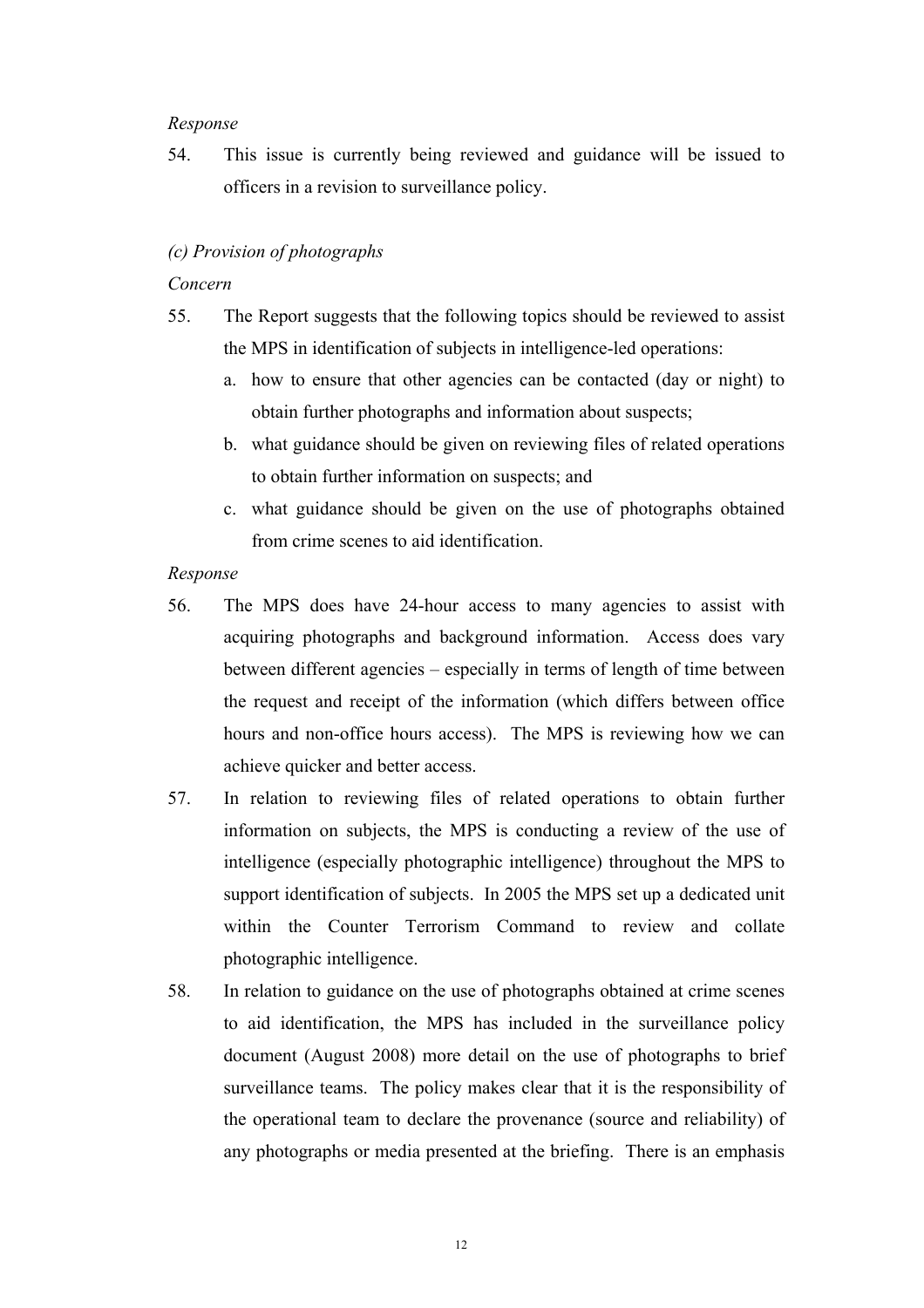on the use of photographs, such as those taken at police stations following a person's arrest, where identity has been confirmed.

59. However, it is recognised by the MPS that surveillance officers particularly should be given the best images available (bearing in mind the fast-moving nature of some operations) to enable them to make an identification. Guidance on the necessity to consider the best images available will be incorporated in a revision to MPS surveillance policy during March 2009. This may include photographs recovered from crime scenes – however, with the necessary warning about any lack of provenance.

#### *(d) Transmission of Photographs*

#### *Concern*

60. The Report suggests that developments in technology may make it possible in future for surveillance officers to take photographs covertly and to transmit them to a Control Room and also for photographs to be transmitted from the Control Room to surveillance officers.

#### *Response*

61. The MPS is now able to transfer images of subjects and persons under surveillance between officers on the ground and the Control Room. However, this facility is currently limited to specific departments within the MPS where an assessment has been made that the high-risk to life outweighs the risk of sensitive information being intercepted or lost. There is an ongoing project to trial equipment with higher levels of security that has recently become available and which is capable of wider information dissemination - for eventual use across all relevant MPS departments.

## **(6) Rules of Engagement and Code-Words**

#### *(a) Rules of Engagement*

*Concern* 

62. In relation to "Rules of Engagement", the Report suggests that the MPS considers giving guidance to officers in relation to the following areas: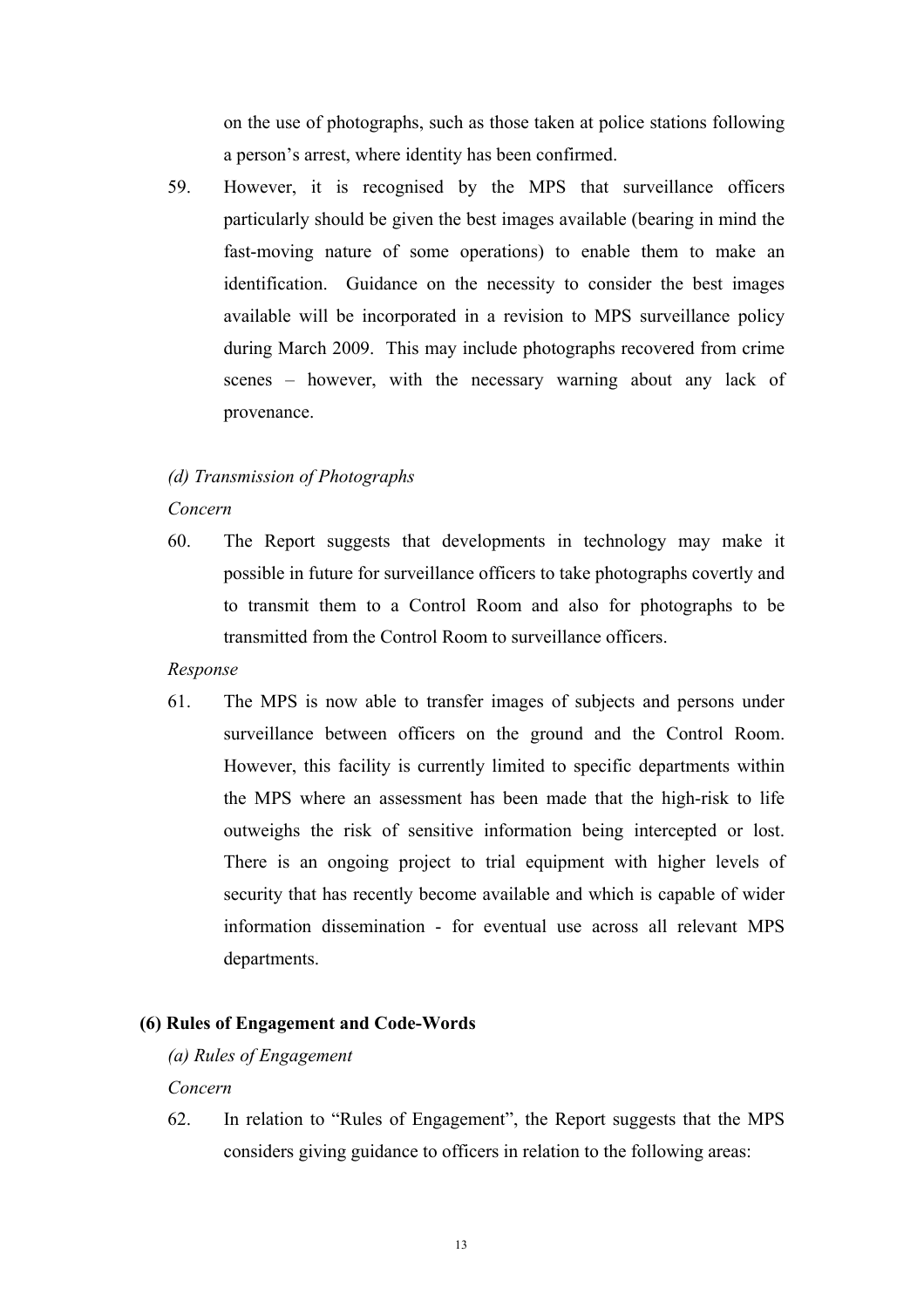- a. providing criteria, or a list of considerations, to assist firearms officers to decide whether to issue a challenge or to fire a critical shot without warning;
- b. linking criteria to an improved system for designating levels of identification;
- c. devising practical training for firearms officers to assist them in determining the appropriate response.

- 63. The MPS recognises that it is important to provide firearms officers with as much assistance as possible in identifying the criteria / considerations to take into account when engaging in the very difficult decision-making required when they confront a suspected suicide terrorist. In relation to "challenge", the ACPO Manual 2009 advises that firearms officers should issue a challenge unless to do so would unduly place any person at risk.
- 64. Due to the varied situations in which firearms officers may find themselves, an exhaustive list of considerations, focussed on whether to issue a warning or not, is not desirable.
- 65. The MPS considers that officers should engage in a process to assess threat and risk and then respond accordingly.
- 66. This process is described in the ACPO Manual 2009 as the Conflict Management Model. In general terms, this model requires firearms officers to consider the following:
	- a. **Information / intelligence** the information / intelligence provided to them (in briefings before and during the operation) and the information which becomes apparent to them through their own observations:
	- b. **Threat Assessment** use the information they have to make an ongoing assessment of the likelihood and extent of harm being caused by the person;
	- c. **Powers and policy** make an assessment of the powers (legal) and policies applicable to the circumstances;
	- d. **Tactical options –** deciding which tactical option(s) is the most appropriate in the circumstances (e.g. wait; take mitigating action; keep the person under observation; contain the area; challenge);
	- e. **Actions** putting the chosen tactical option into effect.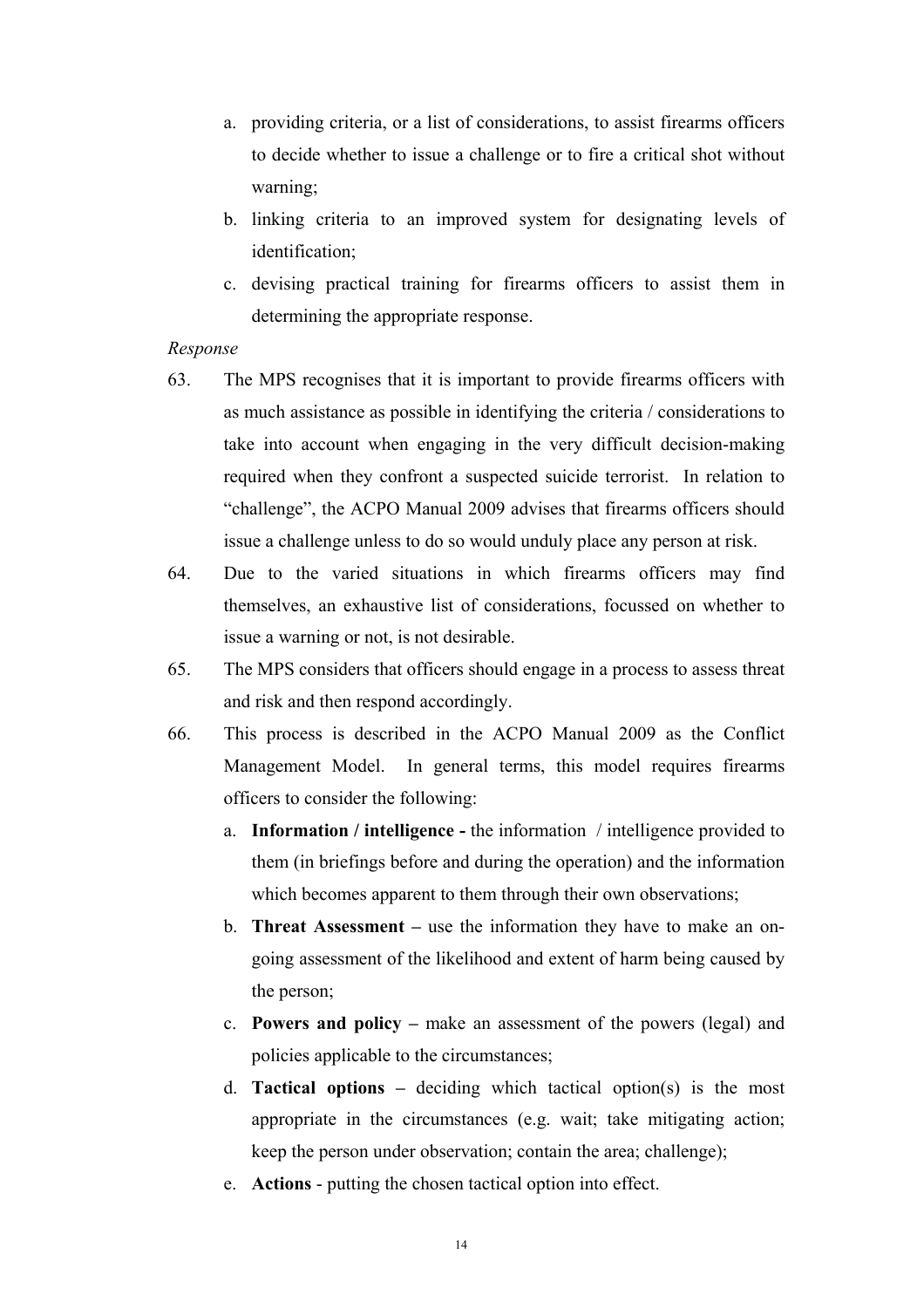- 67. The decision on whether to issue a "challenge" is at the tactical option stage of the process and is informed by the previous stages, accompanied by an assessment of the risks posed to any person by issuing that challenge.
- 68. The "identification" of the person is part of the information / intelligence stage of the model and the firearms officers' understanding of the level of certainty regarding identification should be greatly assisted by the three levels of identification outlined above.
- 69. In relation to training, there is ongoing practical training for firearms officers in the application of the Conflict Management Model. The aim of this model is to determine an appropriate response to a firearm officer's honestly held belief in the circumstances presented to that officer. This includes training for all firearms officers for circumstances involving confronting suicide bombers.
- 70. Specific Counter-Terrorism exercises involving a developing suicide terrorist threat (which often culminate in a confrontation with a suicide bomber threat) are regularly conducted and involve the use of Specialist Firearms Officers (*SFOs*) (from the MPS Specialist Firearms Command (*CO19*)).

# *(b) Code-Words*

# *Concern*

71. The Report endorsed the development of a system of Code-Words to be used by senior officers to give instructions for firearms officers to take particular action – for consistent use in: pre-planned; intelligence-led; and spontaneous situations.

- 72. The MPS agrees that words of command should be consistent across all types of police operations. However, after much consideration the MPS has decided not to use Code-Words with preference to clear words of command which can be universally understood by all officers and are less likely to be misinterpreted.
- 73. The MPS approach to this issue is consistent with the ACPO Manual 2009 which considers the use of plain language to convey critical decisions is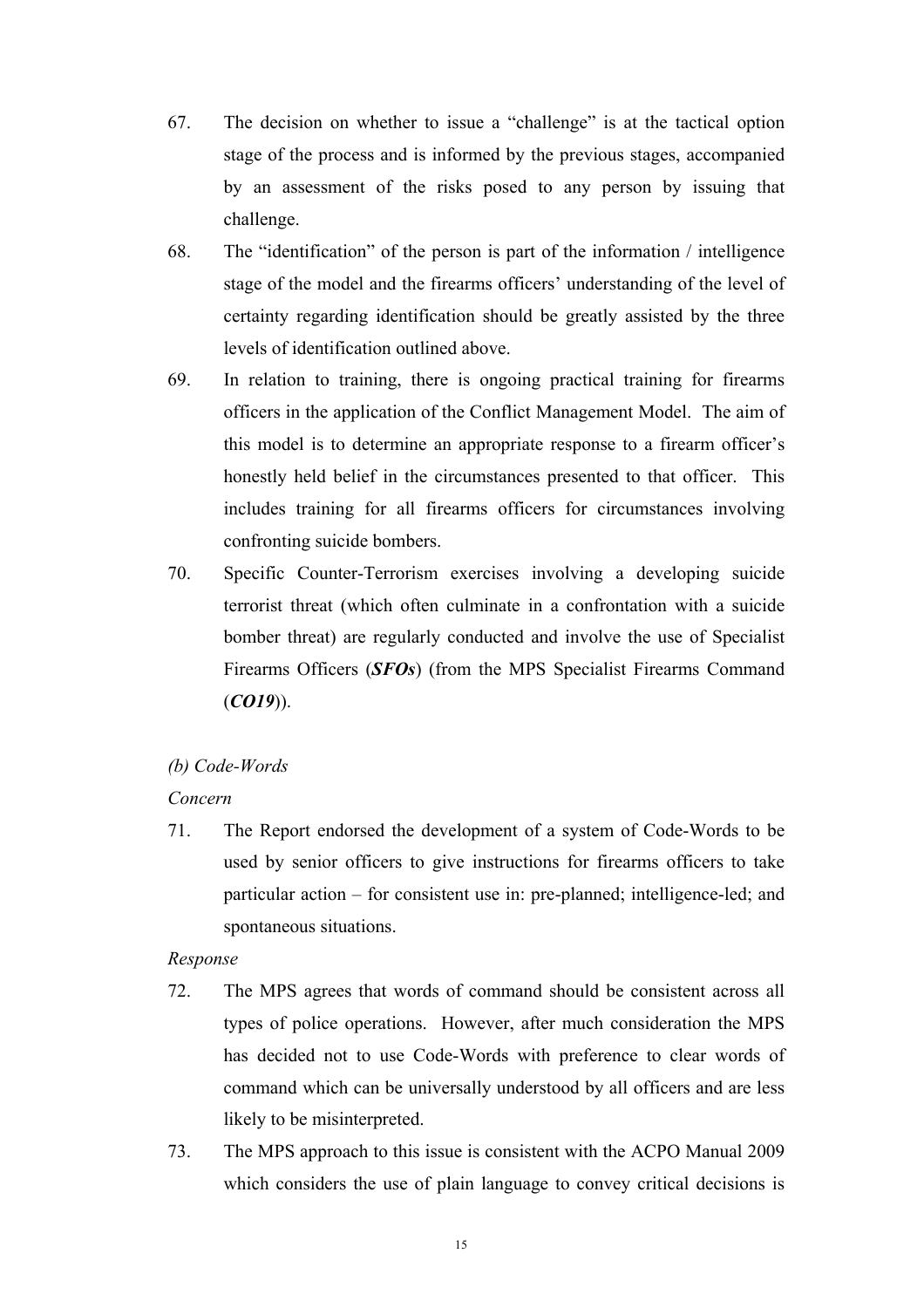important to reduce the potential for confusion. The Manual warns that care should be taken in respect of the use of Code-Words or complex descriptors which have the potential to confuse staff involved, i.e. officers may mistakenly attribute the wrong action to a Code-Word.

74. Therefore, the MPS has revised its procedures for use in suicide bomber situations and has removed reference to Code-Words to reflect this conclusion.

#### *(c) Communication of intelligence*

#### *Concern*

- 75. The Report highlights the importance of ensuring that intelligence is communicated to officers on the ground in so far as that is possible. The Report further states that if a firearms officer is expected to exercise his own independent judgment before firing a critical shot, he should be kept informed of what is known about the suspect.
- *Response*
- 76. The ACPO Manual 2009 makes clear that firearms officers should be given the fullest briefing possible which should include the intended course of action and incorporate a range of contingencies that provide officers with as much clarity as possible as to the role they may have to undertake. The Manual goes on to emphasise that the Silver Commander should ensure that the level of threat assessed, the reasons for it, and the reliability of the information are include in the briefing. There is also a recognition in the Manual that firearms officers should be continually updated with relevant information during their deployment.
- 77. The importance of communicating information and intelligence to officers "on the ground" is well understood by commanding officers within the MPS. These officers place a high importance on the need to communicate information and intelligence through to officers "on the ground". To assist with this the MPS is moving towards the issue of secure equipment to all "on the ground" officers to enable tactical commanders to directly pass regular briefing documents and photographs. In addition to the use of covert Airwave radios, this secure equipment should also reduce reliance on the use of mobile telephones.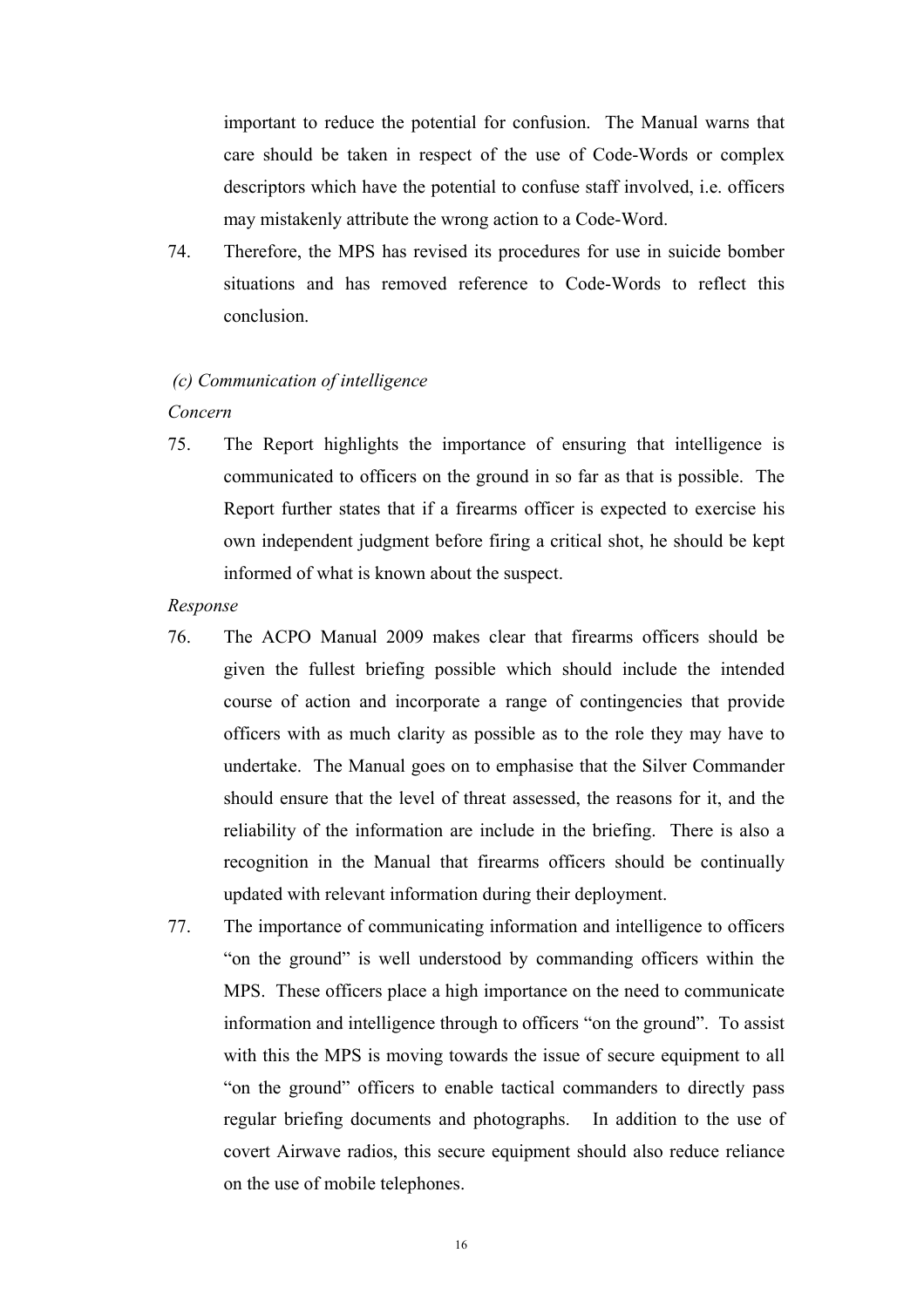78. However, the ACPO Manual 2009 also recognises that there may be circumstances where due to the immediacy and proximity of a threat, there is not time to update a firearms officer on the unfolding circumstances and a direction needs to be given to a firearms officer to take decisive action. This may include a time critical discharge of firearms to protect life. Furthermore, the Report recognises that, "It may well be impossible to provide full information to those engaged in a fast-moving operation." The MPS procedures for dealing with extreme threats to life take account of this guidance but recognise that this is an exception to the general position that all relevant intelligence / information is disseminated.

# **(7) Surveillance officers / firearms officers**

# *(a) Joint Briefings and Joint Training Operations*

*Concern* 

- 79. The Report emphasised that where possible briefings for firearms officers and surveillance officers should be held jointly and should be audio or video recorded to avoid uncertainty about their tone or content arising later.
- 80. The Report also suggests that joint training of firearms and surveillance officers may help them to work together.

- 81. MPS firearms procedures outline that the general principle for briefings is that all staff deployed on an operation should be present at the briefings. The procedures accept that in some exceptional circumstances this will not be possible. In these circumstances the reasons will be recorded and where possible alternative arrangements to brief those omitted staff will be made.
- 82. All intelligence briefings by Tactical Firearms Commanders to firearms officers in planned operations are audio-recorded. Following a successful pilot project, this requirement became policy throughout the whole of the MPS from the beginning of 2008.
- 83. In relation to joint training, the MPS conducts a minimum of 6 Counter-Terrorism exercises per year. The aim of these exercises is to test the relationship between the Control Room and officers on the ground and to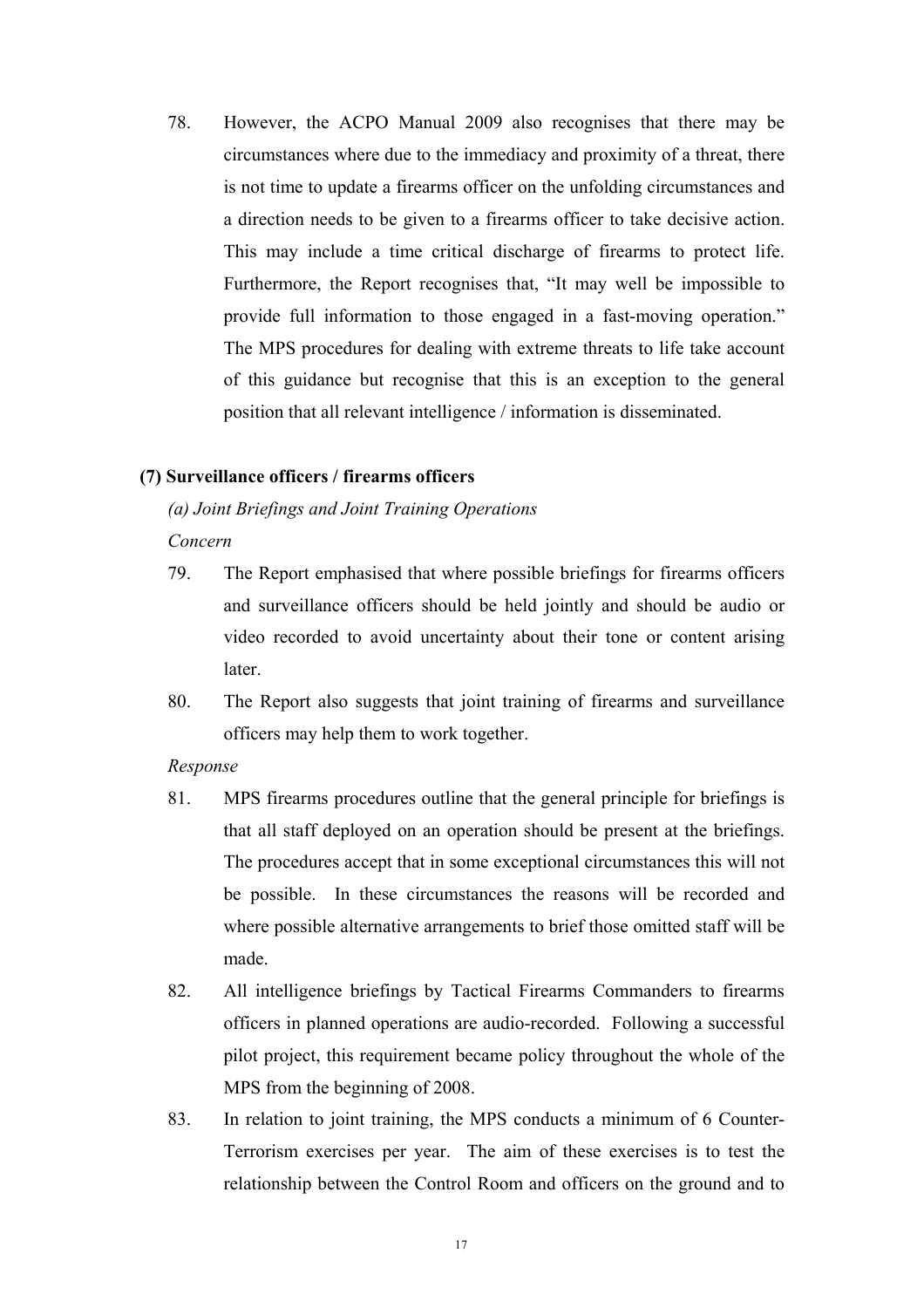ensure that the surveillance and firearms officers understand each others' roles and work well together. All SFO teams were involved in this exercising during 2008. This is in addition to all the exercises incorporated into regular refresher training for firearms and armed surveillance officers. Funding has been agreed to expand the capability of the MPS surveillance training unit to provide an additional rolling programme of exercises involving all armed surveillance teams with officers from CO19.

- 84. In addition, MPS officers participate in a number of other Counter Terrorism related training exercises (involving surveillance and firearms teams) throughout the year with other police forces and partner agencies.
- 85. SFO teams regularly work in support of surveillance officers on non-Counter Terrorism crime operations and less often in Counter-Terrorism operations. Therefore, in addition to the exercising, since 2008 Counter-Terrorism surveillance teams have been increasingly involved in nonterrorist crime operations specifically to increase their familiarity in working with SFO teams. From the  $1<sup>st</sup>$  April 2009 Counter-Terrorism and Crime surveillance teams will be amalgamated into a single dedicated surveillance command.

# *(b) Awareness of other officers*

#### *Concern*

86. The Report placed importance on ensuring that surveillance, firearms and arrest teams are aware of each others' presence and position during the course of operations e.g. that surveillance officers are informed that firearms are joining a surveillance plot or that the arrest teams have been deployed.

- 87. Command training and Counter-Terrorism exercises emphasise the need to ensure that officers on the ground are updated as to the addition of other teams into the operation.
- 88. The use of better technology (e.g. covert Airwave radio) should assist in distributing information to officers on the ground during the operation.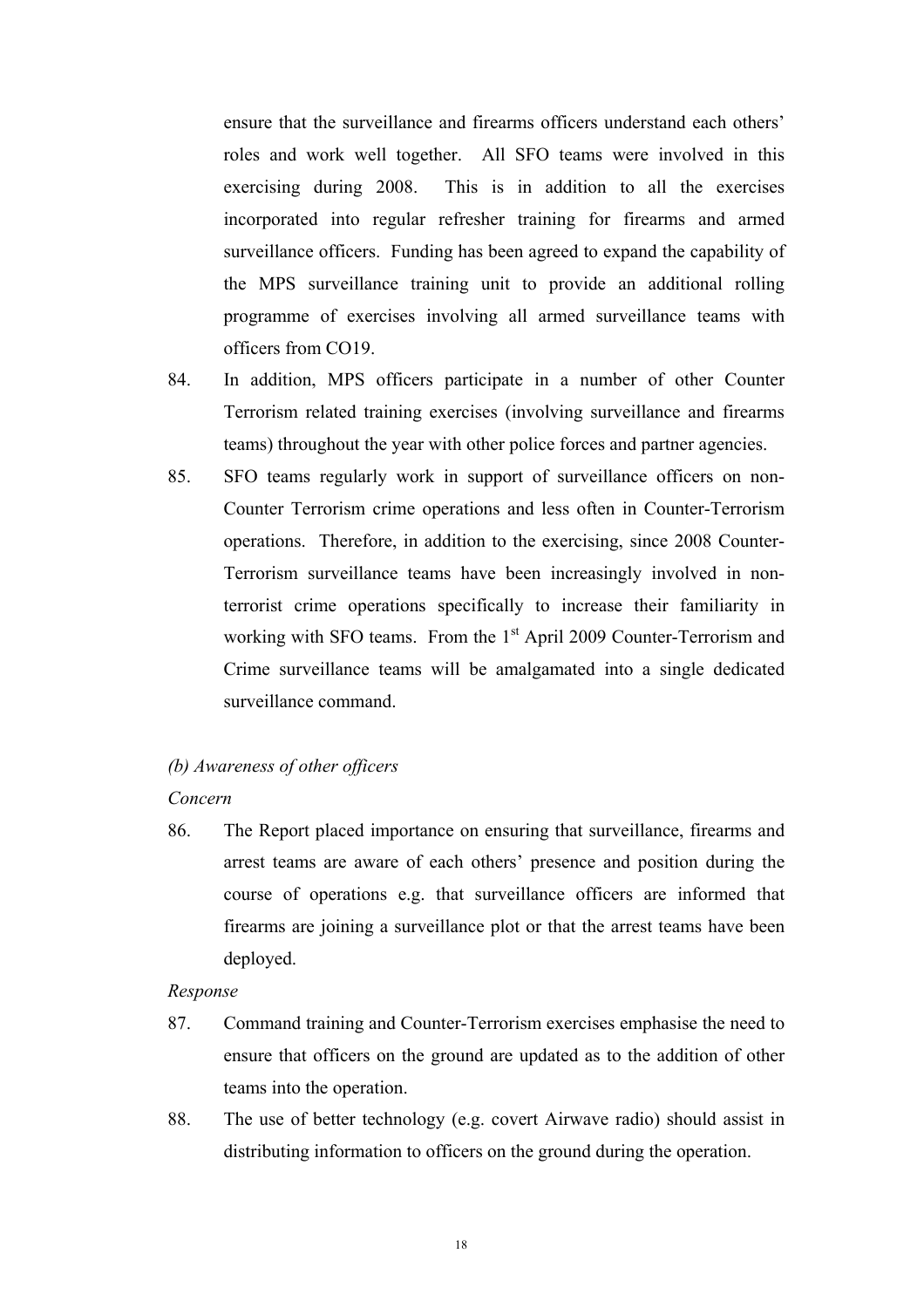89. The joint briefings enable officers from each of the teams to understand which other teams will be involved in the operation and what each team may be asked to do.

#### *(c) Training of surveillance officers*

#### *Concern*

90. The Report suggests that consideration might usefully be given to training at least some armed surveillance officers in how to perform a stop of a suspected suicide terrorist.

- 91. The MPS view is that it will always be desirable to use SFOs (the besttrained firearms officers with specialist weaponry and equipment) wherever possible to confront suicide terrorists. The MPS is developing additional training to allow small teams of SFOs to operate within the surveillance team to support rapid intervention where necessary.
- 92. However, it is recognised that there may be circumstances where armed surveillance officers have to use firearms to protect themselves, their unarmed colleagues and the public as an immediate reaction to the emergence or presence of a person posing an imminent lethal threat. This would include the sudden emergence of an extreme threat like a suicide terrorist.
- 93. Training for armed surveillance officers has included exercises during which armed surveillance officers must decide what action to take to mitigate an emerging extreme threat and where the rationale for the option chosen (which may be to incapacitate the person) is explored.
- 94. From April 2009 both the initial firearms training course and subsequent re-accreditation training for all armed surveillance officers will include an additional training element to control subjects within the context of a suddenly emerging extreme threat, such as a suicide terrorist. Within these courses will be training in how to engage, challenge or incapacitate a suicide terrorist where it becomes necessary in response to such a suddenly emerging extreme threat, considering the weapons available to them and the environment in which they are operating.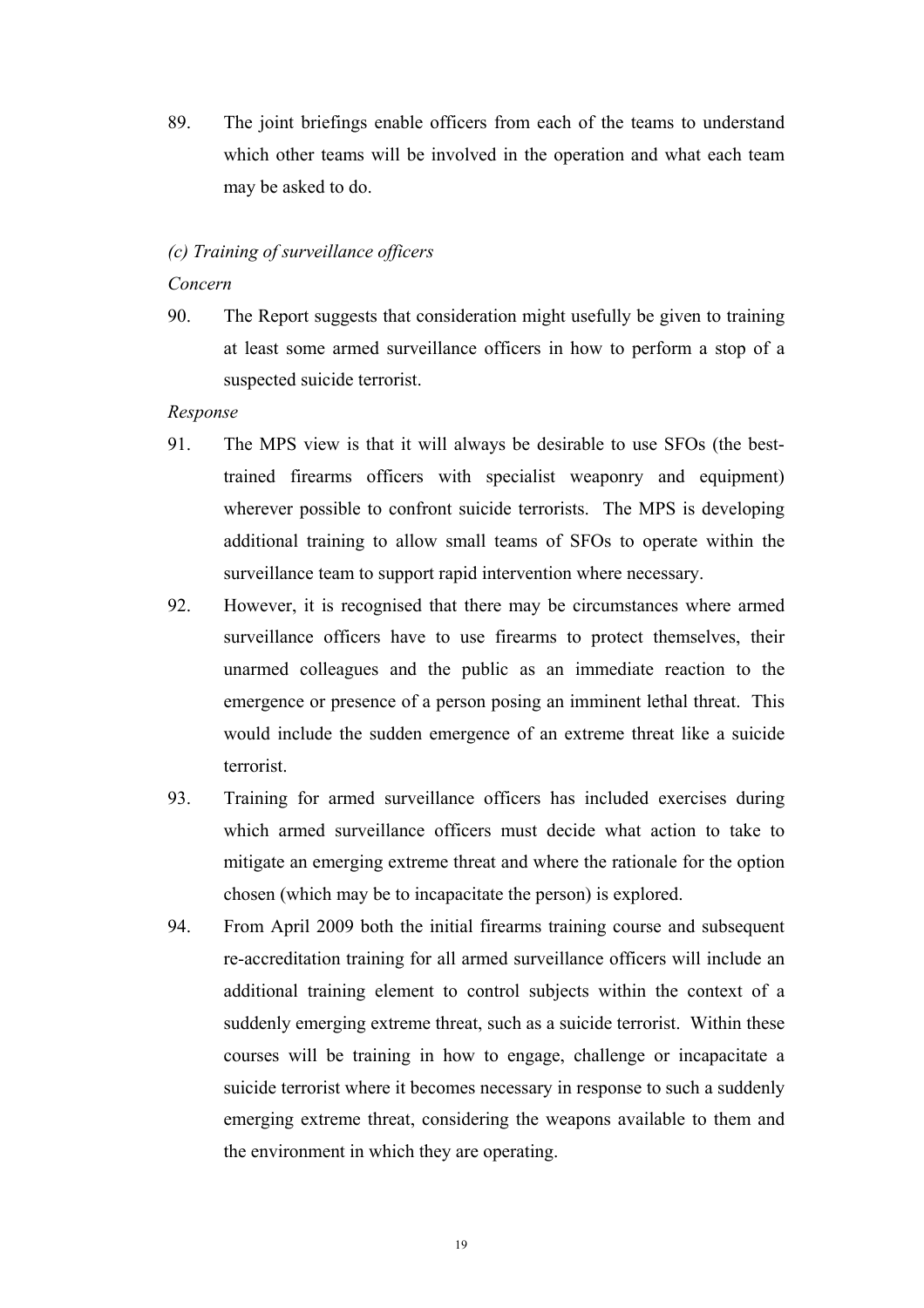## **(8) Other points of concern**

*(a) Recording of Briefings and Control Room Activity* 

*Concern* 

95. The Report suggests that consideration might be given to recording at least some briefings and Control Room discussions in important operations.

## *Response*

- 96. The Counter Terrorism and Crime Operations Rooms (the Control Rooms) have the capability to audio record radio transmissions, telephone lines and ambient noise (e.g. room activity including conversations). These rooms also have the capability of being videoed.
- 97. Separate from the recordings of firearms briefings (as detailed above), there is some capability for briefing rooms attached to the Control Rooms to be audio and video recorded.
- 98. All recording facilities will be activated when an extreme threat emerges.

# **On-going work**

- 99. The MPS recognises that it may be desirable to increase the use of recording facilities to other operations. However, the MPS is mindful of the cost implications of recording this information, the subsequent obligations to convert this information into evidence (further to the requirements laid down by the Criminal Procedures and Investigations Act 1996) and also the need for nationwide consistency. As stated in paragraph 5 above, Serious Crime and Counter Terrorism operations are rarely confined to the boundaries of one police force. Therefore, the MPS is currently engaged in a national review in relation to this subject. This review is looking at:
	- a. the scope of the recording (i.e. what exactly do we need to capture);
	- b. the equipment capability (i.e. whether the equipment can in fact capture the required information - the quality of the recording can be poor in relation to ambient recording because of the busy operating environment);
	- c. the management of the product (i.e. whether relevant information can be identified and transcribed); and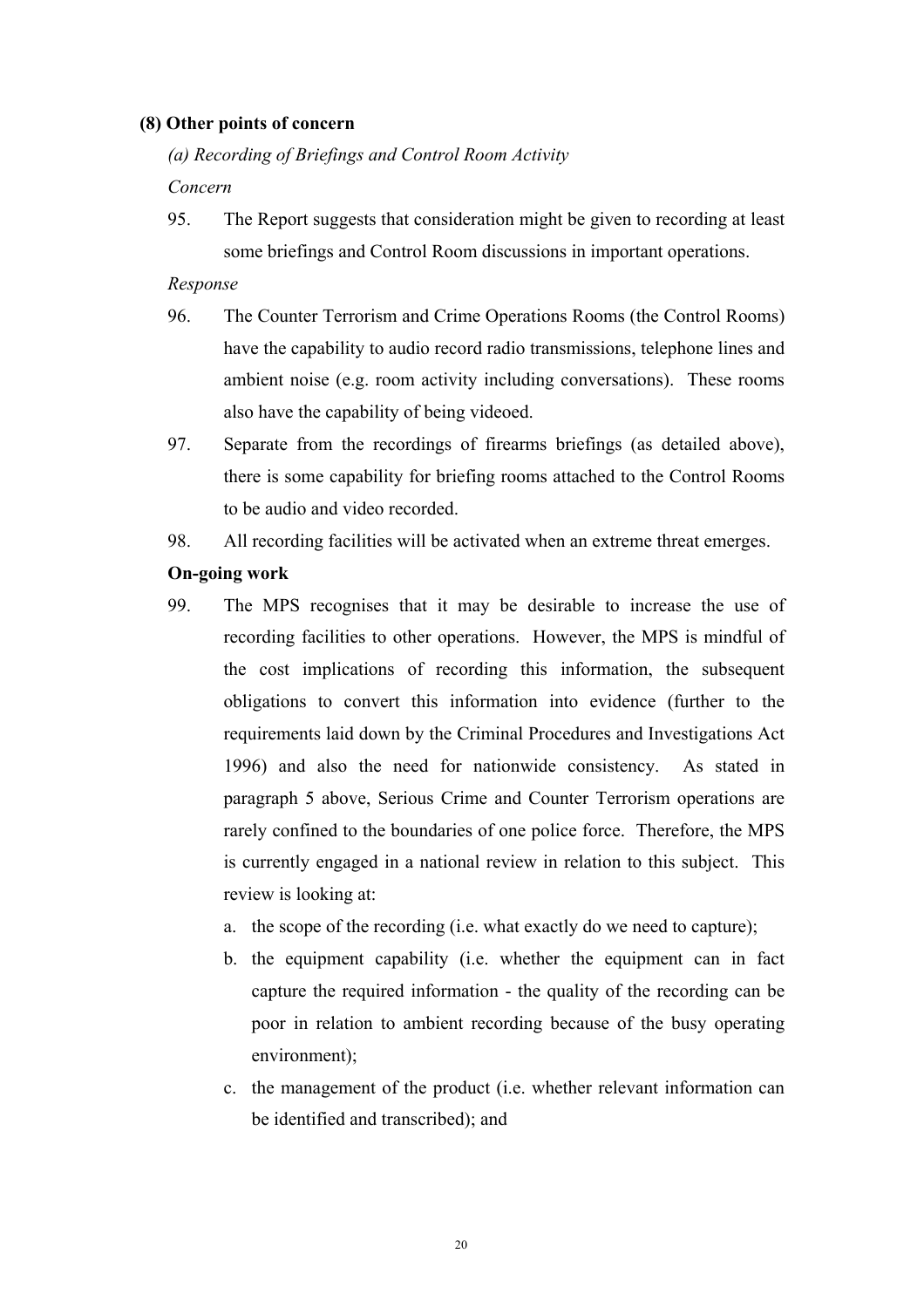d. the extent of the use of the recording equipment (i.e. whether we should have the recording facilities switched on all the time and if not, which operations we should be recording).

# *(b) Preparation of Notes / Statements*

## *Concern*

100. Following the cross-examination of the officers at the inquest, the recent case of R (Saunders) v IPCC [2008] EWHC 2372 Admin and the recent ACPO guidance on the making of post-incident notes, in the Report the Coroner added his voice, "…to those recommending that clear guidance be given to ensure that officers should in future prepare early and independent accounts of any police actions which result in fatal or other serious injuries." The Report also suggests that serious consideration should also be given to audio / video recording of post-incident debriefings.

#### *Response*

101. On 24th October 2008 the Chief Constable's Council proposed and accepted an amendment to the provisions falling within the current ACPO Manual of Guidance on the Police Use of Firearms stating as follows:

*"As a matter of general practice officers should not confer with others before making their accounts (whether initial or subsequent accounts). The important issue is to individually record what their honestly held belief of the situation was at the time force was used. There should be no need for an officer to confer with others about what was in their mind at the time force was used. If, however, in a particular case a need to confer on other issues does arise, then, in order to ensure transparency and maintain public confidence, where some discussion has taken place, officers must document the fact that this has taken place, highlighting the time, date and place where conferring took place, the issues discussed, with whom and the reasons for such discussion. There is a positive obligation on officers involved to ensure that all activity relating to the recording of accounts is transparent and capable of withstanding scrutiny."* 

102. In response, the MPS has adopted this principle and has issued interim instructions to armed commands in relation to how to implement this in practice. The MPS firearms procedures will be updated following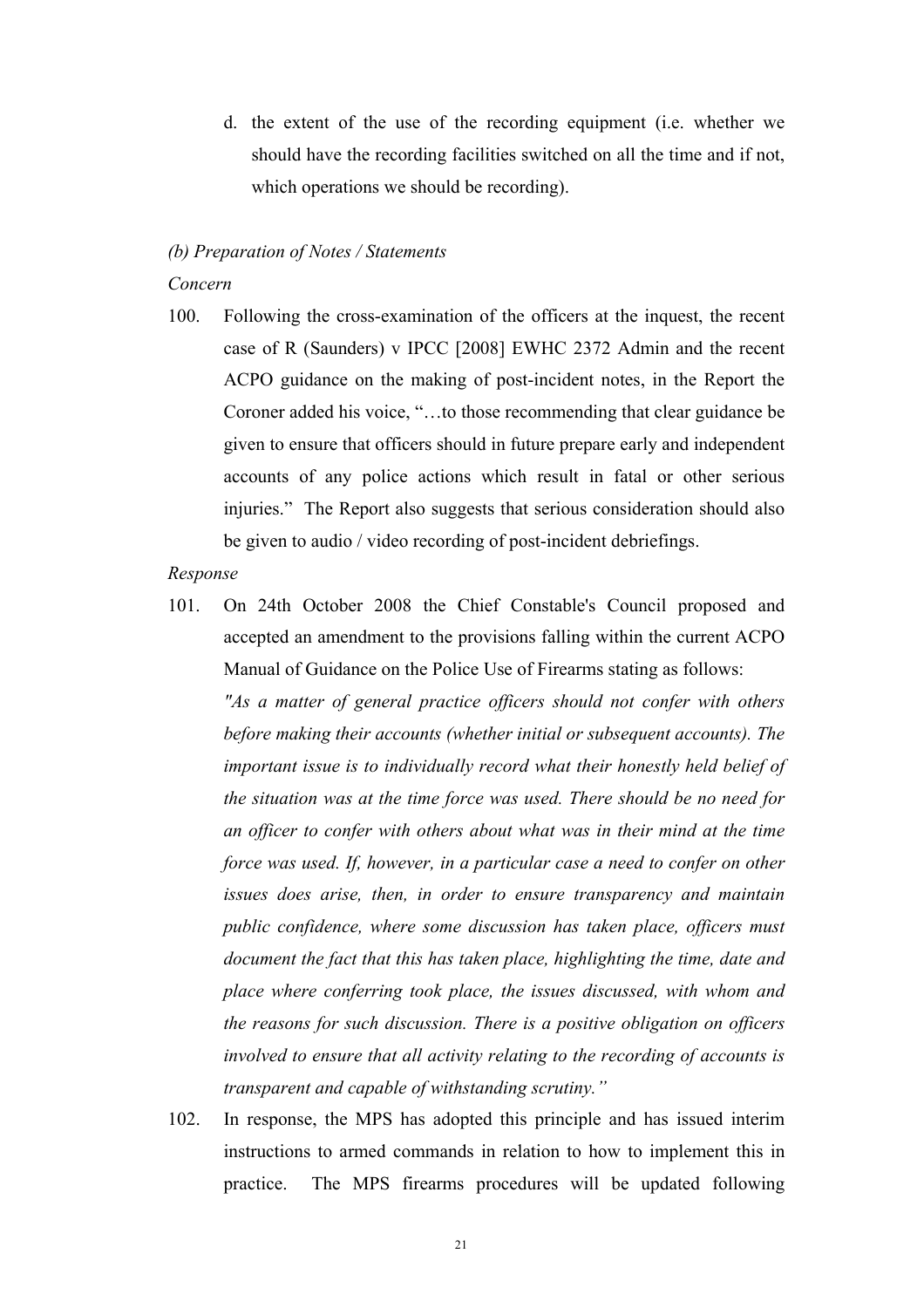finalisation and publication of the ACPO Manual 2009 and the instruction relating to note-making and conferring will be included.

- 103. However, the MPS believes that the whole issue of note-making and conferring must be related to the need to identify a system that ensures the most accurate recollection of events is recorded to assist a fair investigation. Therefore, the MPS and the Police Federation have commissioned Portsmouth University to conduct scientific research on this subject.
- 104. The MPS is also reviewing how the principles in relation to note-making and conferring should apply to all other cases of police related death and serious injury.
- 105. In relation to the suggestion in the Report that serious consideration should also be given to the audio and video recording of post-incident debriefings, the MPS will consider this suggestion further both internally and through engagement with all relevant parties (e.g. ACPO, the IPCC, the Police Federation etc).
- 106. For consistency within the MPS, this issue requires consideration in relation to **all** post-incident debriefs relating to all serious incidents (i.e. firearms, public order, fatal collisions involving police vehicles etc) and not just the debriefs relating to firearms incidents.
- 107. In addition, to ensure consistency throughout England and Wales, the suggestion needs to be addressed throughout all police forces within England and Wales.

#### **Concluding Comments**

- 108. The inquest into the death of Jean Charles de Menezes provided the opportunity publicly to examine, in detail, all facets of the police response to a complex, fast moving and high-risk operation, set against the background of recent suicide attacks.
- 109. In his Report the Coroner acknowledges the work already undertaken within the MPS to resolve some of the issues that were identified before and during the inquest, however, he also states that some matters remain unresolved.